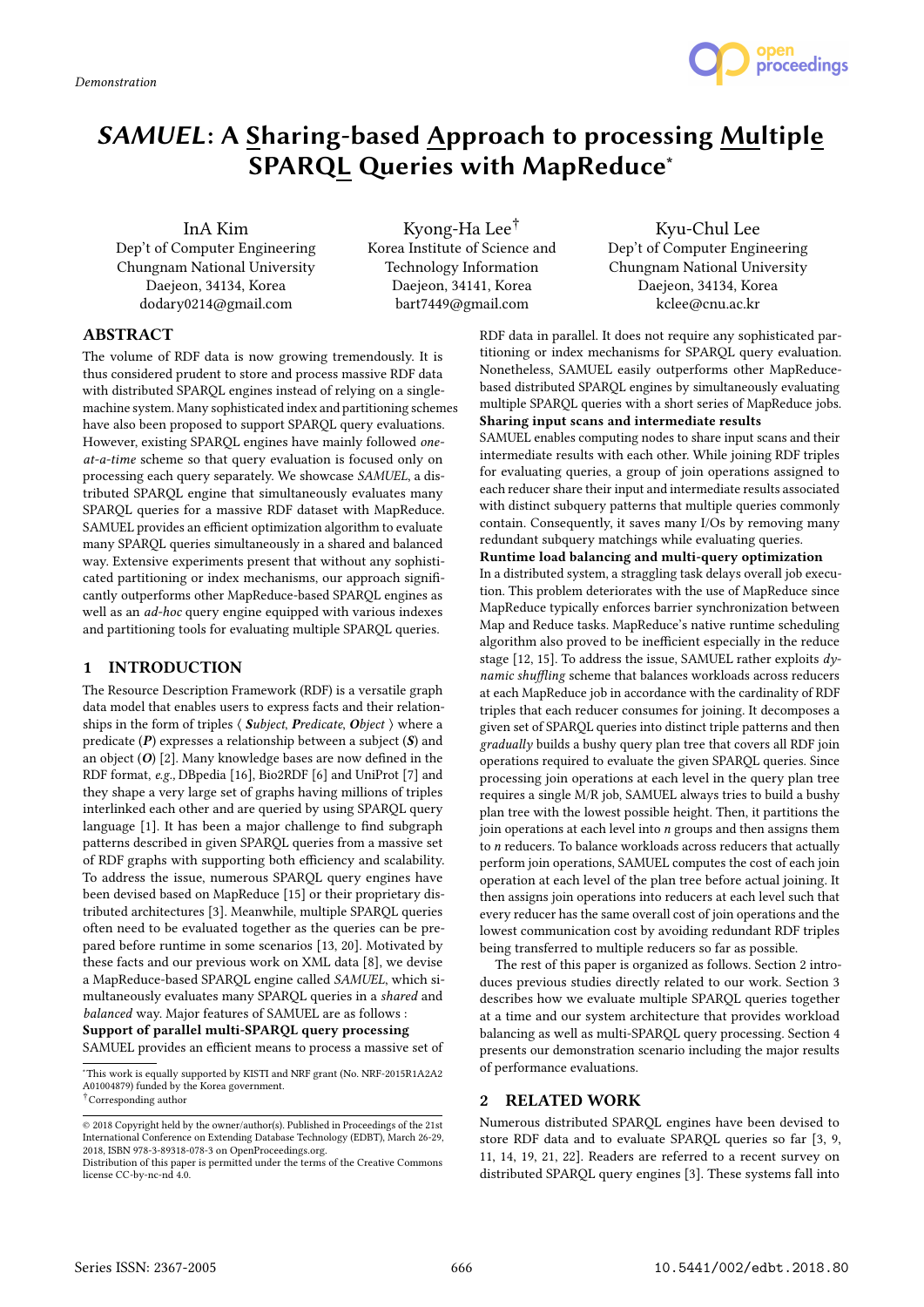

*COMPUTER SCIENCE AND ENGINEERING CHUNGNAM NATIONAL UNIVERSITY*  Figure 1: System architecture

two categories in the aspect which framework these systems rely on : (i) general-purpose framework such as MapReduce and (ii) specialized RDF systems. In this paper, we only deal with MapReduce-based RDF engines due to the limit of space.

## MapReduce-based RDF engines

MapReduce is a popular parallel processing tool that provides high scalability as well as simple abstraction. Therefore, many studies have been done with MapReduce although it has some inherent limitations [15]. It is noteworthy that most M/R-based RDF engines do not well utilize index mechanisms since MapReduce is originally devised for batch processing rather than ad hoc queries. Indexes are considered inefficient for batch jobs due to their expensive building cost only for one-time use.

SHARD [21] is a distributed RDF engine built with MapReduce. All the RDF triples are stored in a single file in HDFS and RDF triples are hash-partitioned across nodes. SPARQL queries are evaluated as M/R job iterations. A subquery pattern is evaluated within a M/R job and its results are transferred to a subsequent M/R job. SHARD does not utilize any indexing scheme so that it needs to scan the entire dataset for query evaluation. HadoopRDF [11] is another RDF engine built with MapReduce. It partitions RDF triples into multiple files in the way that each file contains all the triples that have the same predicate. It also locates non-duplicate binary joins together into a M/R job to minimize MR job iterations. SHAPE [14] also uses MapReduce but it uses semantic hash partitioning scheme to group vertices on the basis of URI hierarchy for improving data locality. However, these systems suffer from workload imbalance if a few triple patterns dominates overall data distribution. H2RDF+ [19] is a distributed engine based on both MapReduce and HBase, the open sourced version of BigTable. It materializes combinations of RDF triples and store them into HBase tables in order to utilize some features of HBase, e.g., sorted keys and range-partitioned tables based on the keys. However, H2RDF still join RDF triples with M/R job iterations thus a complex queries can expand the iterations. CliqueSquare [9] partitions RDF triple in three ways, by hashing them on the basis of subject, predicate and object for increasing data locality. It exploits the data replication feature of HDFS to locally process all first-level joins on each node. It also tries to minimize the number of M/R job iterations for RDF joins with a shallow query plan tree and multi-way join operations.

## Multi-query optimizations

Multi-query optimization on MapReduce is regarded as an extended version of the classical job-shop problem [5] that has a long history. A few studies related to multi-query optimization on MapReduce have been reported in the literature [18, 23] in the context of relational processing. They provide generalized grouping techniques that merge multiple jobs into a single job



Figure 2: Example of common subquery patterns in two SPARQL queries

thereby enabling the merged jobs to share input scans and common mapped outputs. Some studies address the issue in the context of SPARQL queries [13, 20]. Multi-query optimization for SPARQL is also proven to be NP-hard so that they rather propose heuristic algorithms that partition a set of queries into groups such that queries in each group can be optimized together. However, their algorithms [13, 20] are focused only on working on a single-machine engine rather than a distributed environment such as MapReduce. Therefore, all the approaches are hard to be directly applied to distributed SPARQL engines. On the contrary, we focus on multi-query optimization on MapReduce-based distributed SPARQL engines. To the best of our knowledge, this is the first work that provides a solution for the multi-query optimization problem in MapReduce-based SPARQL engines.

## 3 MULTI SPARQL QUERY PROCESSING

SAMUEL performs its query evaluation in three phases: (i) preprocessing phase, (ii) labeling & filtering phase, and (iii) iterative joining phase (see Fig. 1). In the preprocessing phase, RDF data and a set of SPARQL queries are loaded on HDFS. In our system RDF triples are simply stored in a single file where each triple is recorded as a single line as it is, except that redundant URIs and labels are substituted by unique IDs for saving storage volume and I/Os. Note that we do not use any partitioning or index mechanisms for RDF data since we only show the effect of our approach, distinguished from the benefits that we can get with the mechanisms. Query loader decomposes SPARQL queries into a set of distinct triple patterns, and then associates each triple pattern with a set of queries that contains the triple pattern like Fig. 2. It also builds an in-memory radix tree where a tree node at each level represents a unique  $S$ ,  $P$ , and  $O$  of triple patterns, respectively. With the radix tree, SAMUEL rapidly finds triple patterns matched to an input RDF triple while query evaluation.

The labeling & filtering phase is implemented with a single M/R job. In the phase, RDF triples are labeled with IDs for their corresponding triple patterns by traversing the radix tree and also are filtered out if they have no corresponding triple patterns. This work has an analogy to filtering stream data. Since reducers aggregate RDF triples that has the same pattern, it allows us to easily compute the cardinality of each triple pattern in the phase.

Based on the cardinality information, our query optimizer builds a global query plan tree that has the lowest possible height to minimize the number of M/R job iterations for joining RDF triples. Redundant join operations are removed as each join operation is shared by multiple queries. When assigning binary RDF join operations to reducers, we consider both join cost and transmission cost to minimize and balance workloads across reducers. It is achieved by summing the cost of every RDF join operation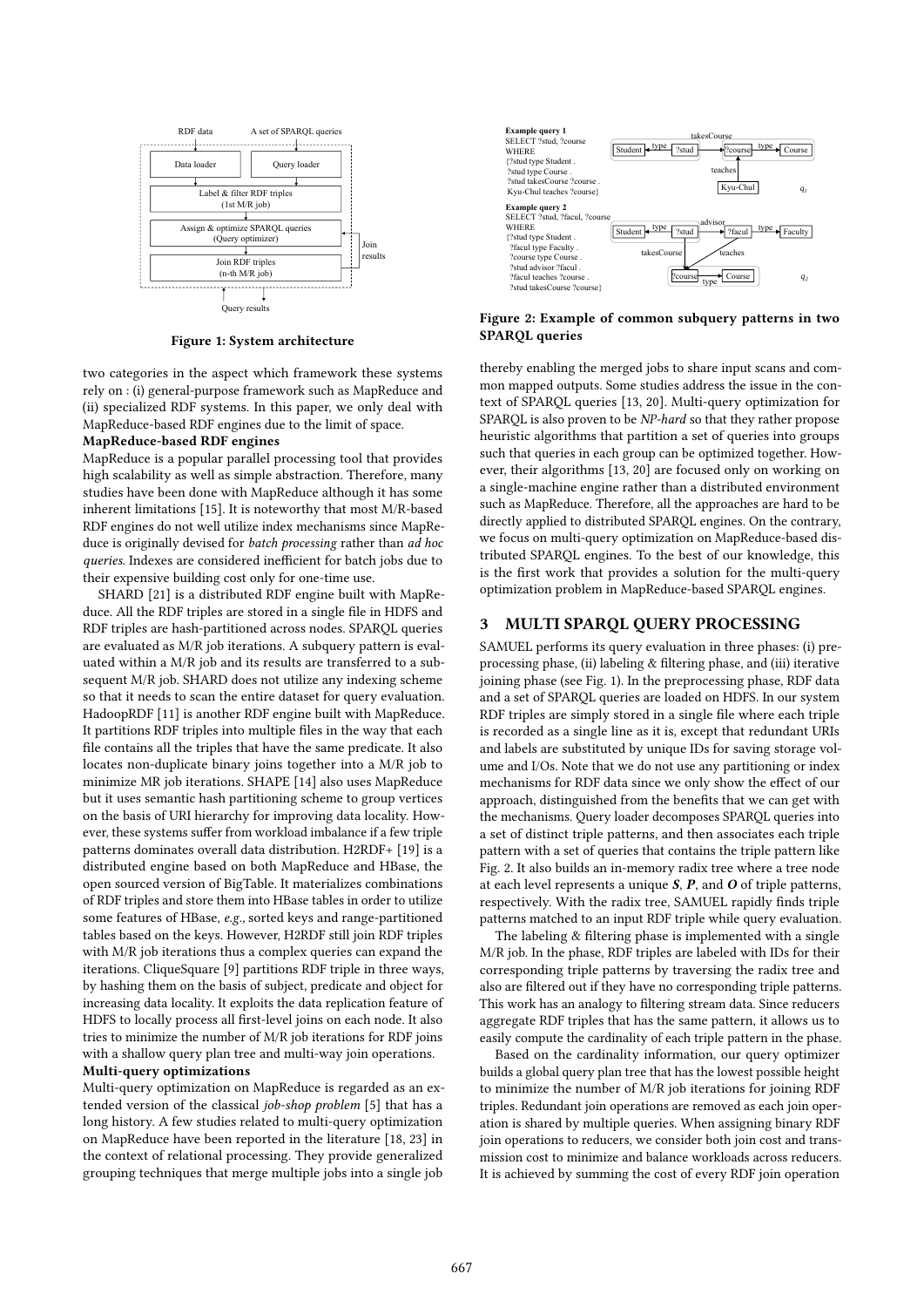



#### Figure 4: SAMUEL GUI

assigned to each reducer and the cost of each RDF join operation, implemented with binary hash join, is computed by summing the sizes of two input RDF triple pattern lists. Triples are grouped on the basis of distinct triple patterns and the groups are ordered in a descending order of cardinality. We devise a heuristic optimization algorithm based on first-fit decreasing scheme whose input is a set of ordered lists of the distinct triple pattern groups. Some triple patterns have very high cardinality as shown in Fig 3. We thus allow splitting a very large triple pattern list into multiple small lists for better workload balance. Note that our global query plan tree is gradually built. That is, the  $n$ -th level in the tree is computed right before running the  $n$ -th joining phase. In each joining phase, implemented by another M/R job, mappers read grouped RDF triples and tag reducer IDs to the triples according to the global plan tree. Since mapped outputs are shuffled by intermediate keys, triples tagged by the same reducer ID go to the same reducer together and are then joined. Again, each reducer computes the cardinality of its joined outputs and the cardinality information and joined results are stored in HDFS. Then, our optimizer repeats building the  $n+1$ -th level of the plan tree with the cardinality of the results of the n-th joining phase.

## 4 DEMONSTRATION

During the demonstration, audience are invited to compare our system with other distributed SPARQL engines based on the MapReduce framework, interacting with the system to run queries and to check the influences of optimization techniques.

Hardware setup: We implemented our system with Hadoop version 1.2.1. SAMUEL as well as compared systems were installed and run on a cluster of 15 nodes, each of which was equipped with an Xeon E5-2620 2.1GHz CPU, 64GB memory and an 1TB 7200RPM HDD, running on Ubuntu 12.04. All the nodes were connected via Gigabit switching hub and a node is designated as a master node. We basically used the same settings for our cluster for fair comparison. However, the settings were sometimes tuned for showing the best performance of compared systems.

Dataset: We used two datasets, which had been widely used for measuring SPARQL engines in the literature [4, 10]. Table 1 and Figure 3 present the statistics for datasets used in our demonstration and their data distributions. Both datasets exhibited high skewness in their data distributions in that only a few of triple patterns dominated most of the data distributions (see Fig. 3).

Compared systems: In our demonstration, we compare our system with RDF-3X [17], a single-machine SPARQL engine that utilizes various indexes, and three other MapReduce-based systems, i.e., SHARD [21], SHAPE [14], and H2RDF+ [19]. For evaluation, the performance of each system was averaged over five runs excluding the maximum and minimum values.

#### Demo scenarios and interaction

We provide a user interface shown in Fig. 4 to demonstrate the performance of SAMUEL using large-scale RDF datasets, i.e., LUBM and WatDiv. In our demonstration, we however use only a few fractions of the two datasets due to the limited time and computing resources. However, we still present our evaluation results performed with all the datasets (see Fig 5). Currently, SAMUEL supports a subset of SPARQL language, i.e., basic graph pattern matching. In our demonstration, users will be given a list of SPARQL queries generated from WatDiv for the datasets in Table 1. Users are also allowed to load their own queries and RDF data into the system and run the queries themselves. During the processing, users will be explained with Hadoop GUI and our own UI how our system processes multiple SPARQL queries simultaneously. Users will also check how features of SAMUEL affect the overall performance as they turn on and off the features, i.e., sharing input scan and filtered solutions, optimization policies, and so on.

## REFERENCES

- [1] 2008. SPARQL Query Language for RDF. https://www.w3.org/TR/ rdf-sparql-query/. (2008).
- [2] 2014. Resource Description Framework (RDF). https://www.w3.org/RDF/.  $(2014)$
- [3] Ibrahim Abdelaziz, Razen Harbi, Zuhair Khayyat, and Panos Kalnis. 2017. A Survey and Experimental Comparison of Distributed SPARQL Engines for